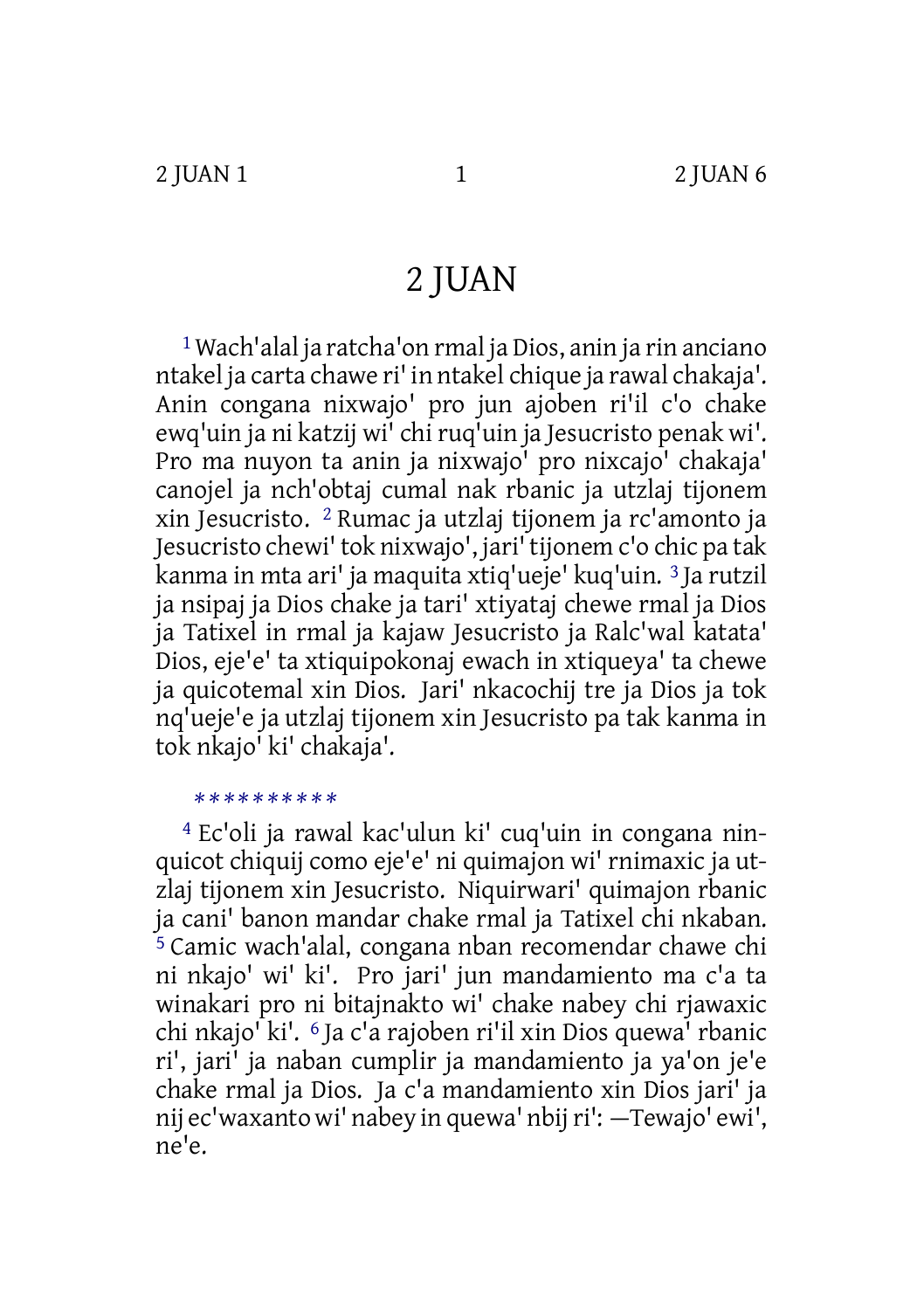7 Queri' nbij chawe como e q'uiy ja banol tak engaño ja re'elnak chic, ebenak cuq'uin ja winak ja xa ruq'uin rwach'ulew yukul wi' quec'u'x, eje'e' nquipokonaj nquibij chi xoc kach winak ja Jesucristo ja tok peti wawe' chwach'ulew. Xa nak ta ja nbano queri' arja' banol engaño in xa rc'ulel ja Cristo. 8 Kas tebana' jutz'it cuenta ewi', maxta quixban engañar, maquita xtetz'ila' ja rtojbalil ja samaj ebanon pro ja kas nwajo' chewe, xtiyataj ta na chewe ja rtojbalil pro ni nojelal.

<sup>9</sup> Ja tijonem xin Cristo ja wi c'o jun xa nc'otsai rwi' in wi xa nuya' can jari' mta Dios pa ranma. Ja c'a wi ni mataya' can wi' ja tijonem xin Cristo jari' c'oli ja Tatixel chipan ja rawanma rachbil ja Ralc'walaxel. 10 Xa nak ta ja nekaj ewq'uin wi c'o jun tijonem rc'amonto ja junwi' na chwach ja tijonem xin Cristo maxta tec'ul chipan ja rewochoch chi neya' rposada in nixtac'a xtebij ta tre: —Dios ta xcatbano bendecir, maxta quixche' tre. 11 Queri' nbij chewe como wi c'o jun nbij tre: —Dios ta xcatbano bendecir, wi ne' tre, arja' jun nijkalen ruq'uin ja ritzel tijonem nuya'.

#### *\* \* \* \* \* \* \* \* \* \**

12 C'a c'o na más ja nwajo' nbij chewe pro matintz'ibaj chipan ja carta como ja nch'obon anin chi ninbe na ewq'uin. Ja c'a tok xquinekaji nutz'at ri' kawach ewq'uin, c'a tokori' noktzijoni utzc'a chi nq'uiyi in nwachini ja quicotemal xin Dios pa tak kanma.

13 Ja ral ja rawach'alal ja cha'on rmal ja Dios eje'e' nquetakel rutzil awach. Amén.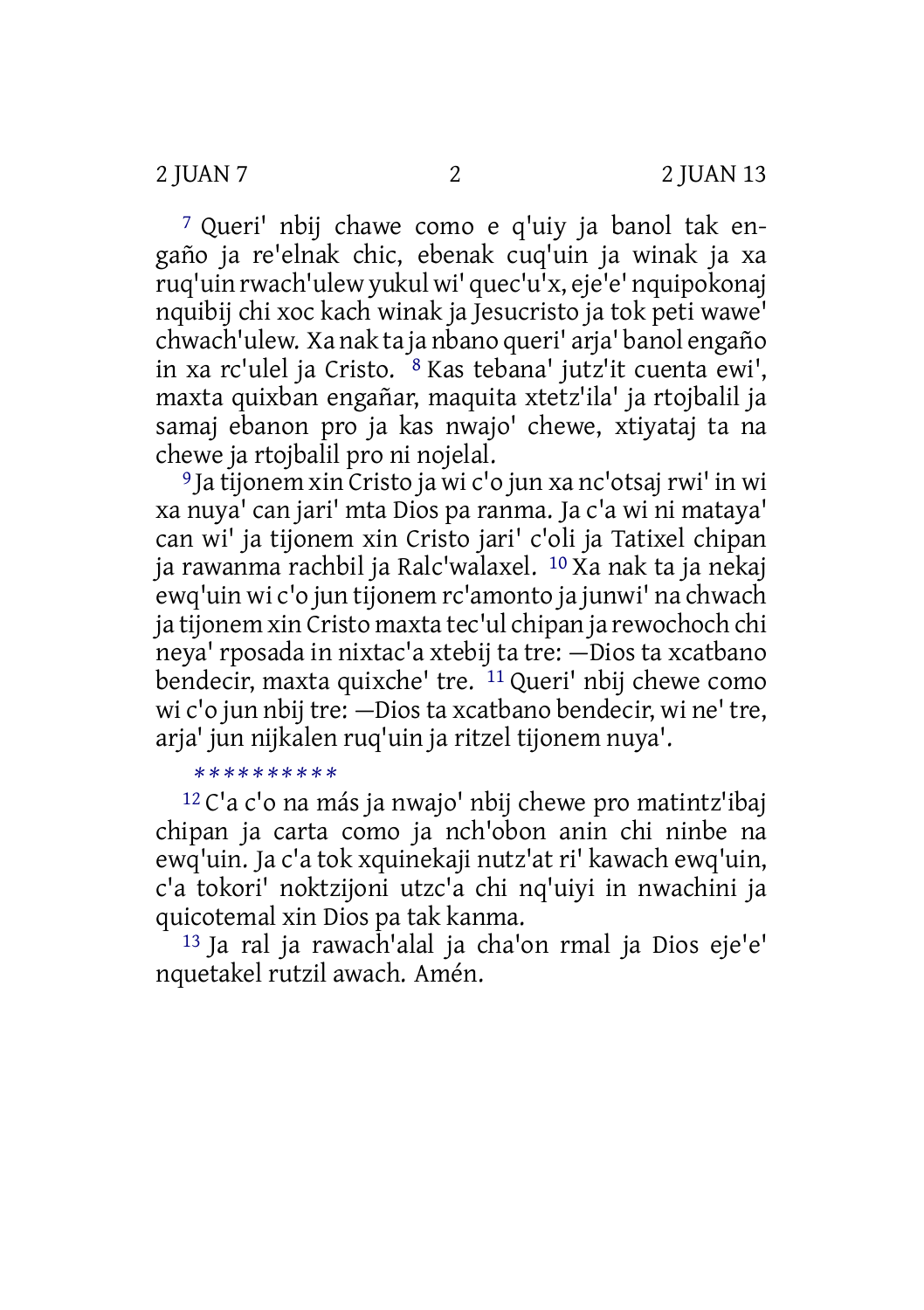3

# Ja C'ac'a Chominem

New Testament in Tz'utujil Western; tzj (GT:tzj:Tz'utujil) copyright © 2010 Wycliffe Bible Translators, Inc.

Language: Tz'utujil

Dialect: Western

Translation by: Wycliffe Bible Translators, Inc.

Tz'utujil [tzj] (Western), Guatemala

## Copyright Information

© 2010, Wycliffe Bible Translators, Inc. All rights reserved.

This translation text is made available to you under the terms of the Creative [Commons](http://creativecommons.org/licenses/by-nc-nd/4.0/) License: [Attribution-Noncommercial-No](http://creativecommons.org/licenses/by-nc-nd/4.0/) Derivative Works. (http:// creativecommons.org/licenses/by-nc-nd/3.0/) In addition, you have permission to port the text to different file formats, as long as you do not change any of the text or punctuation of the Bible.

You may share, copy, distribute, transmit, and extract portions or quotations from this work, provided that you include the above copyright information:

You must give Attribution to the work.

You do not sell this work for a profit.

You do not make any derivative works that change any of the actual words or punctuation of the Scriptures.

Permissions beyond the scope of this license may be available if you contact us with your request.

The New Testament

in Tz'utujil

### © 2010, Wycliffe Bible Translators, Inc. All rights reserved.

This translation is made available to you under the terms of the Creative Commons Attribution-Noncommercial-No Derivatives license 4.0.

You may share and redistribute this Bible translation or extracts from it in any format, provided that:

You include the above copyright and source information.

You do not sell this work for a profit.

You do not change any of the words or punctuation of the Scriptures.

Pictures included with Scriptures and other documents on this site are licensed just for use with those Scriptures and documents. For other uses, please contact the respective copyright owners.